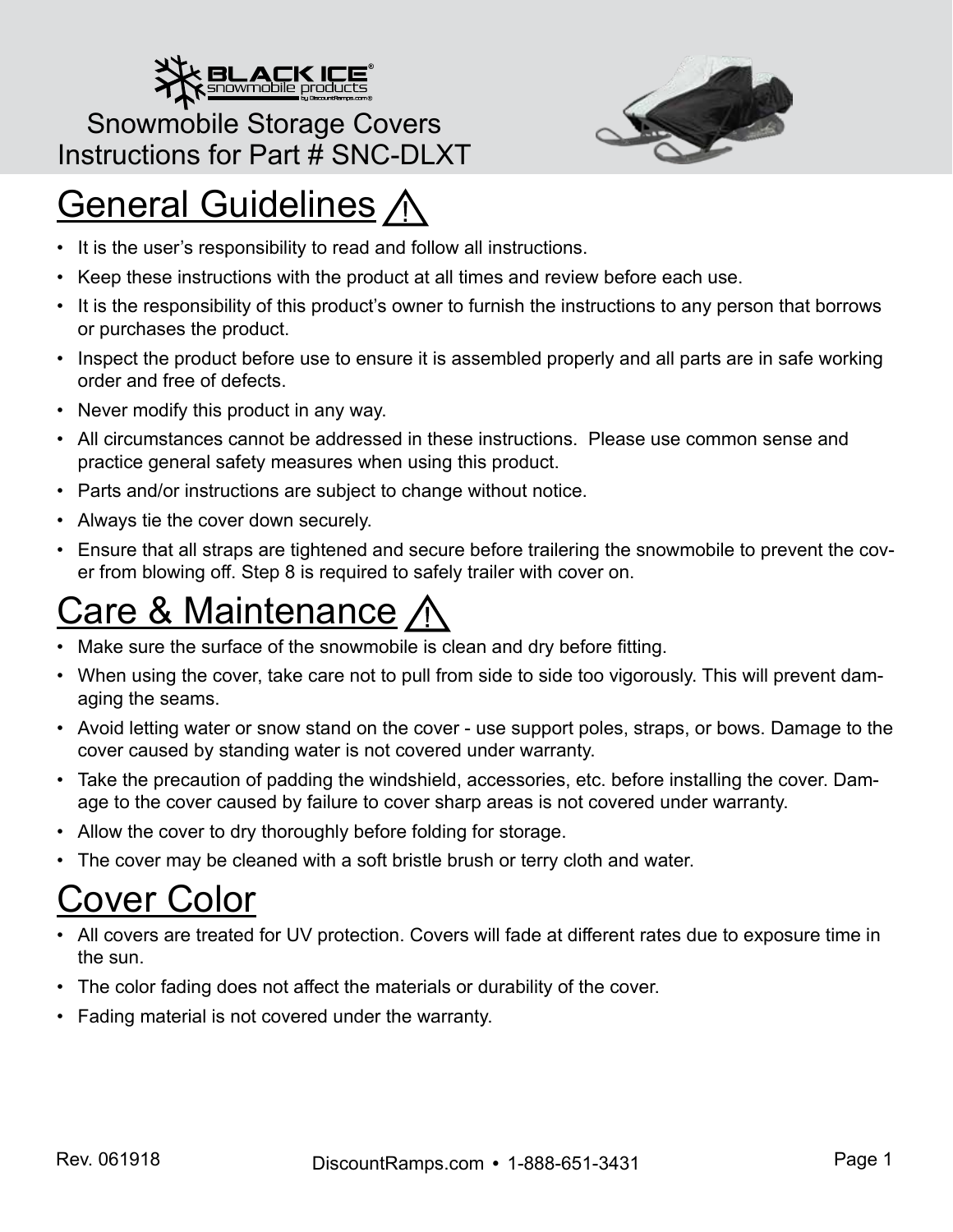

1. To prevent damage to the cover, start by placing cloth or cardboard over any sharp areas which could tear the cover.

2. Remove the cover from the included storage bag, and unroll it. The front of the cover is indicated by a tag sewn onto the underside of the cover. Stretch the cover over the snowmobile, starting at the hood and working towards the rear. Be sure to cover the front struts.

3. Near each strut, on the underside of the cover, is a strap with a male buckle end. Bring the strap around the backside of the strut, and snap the male buckle end into the female buckle end located a few inches away. Tighten, and repeat this process to secure the cover to the opposite strut.

4. Find the long central strap (A), which will be located just behind the handlebars on most snowmobiles. Bring the strap down the side opposite the female buckle end, then under the sled and back up the other side. Clip the male buckle end into the female buckle end. Tighten.

5. Pull the forward strap (B) underneath the snowmobile. Snap the male buckle end into the female buckle end located on the opposite side. Tighten.

6. Bring the tail strap (C) underneath the snowmobile. Snap the male buckle end into the female buckle end on the other side. Tighten.

7. Find the long adjustable front straps (D), which will be run through D-rings attached to the cover. Each strap has a metal hook on the end. Attach the hook to the front strut and tighten. Repeat this process on the other side.

8. (Optional: This step is only required if the snowmobile is to be trailered with the cover attached) Straps are included with metal hooks on one end, and male buckle ends on the opposite. Attach the hooks to secure locations on the snowmobile or trailer. Snap each male buckle end into the female buckle ends located on tension panels (E) and (F). Tighten, and repeat this process on the other side.